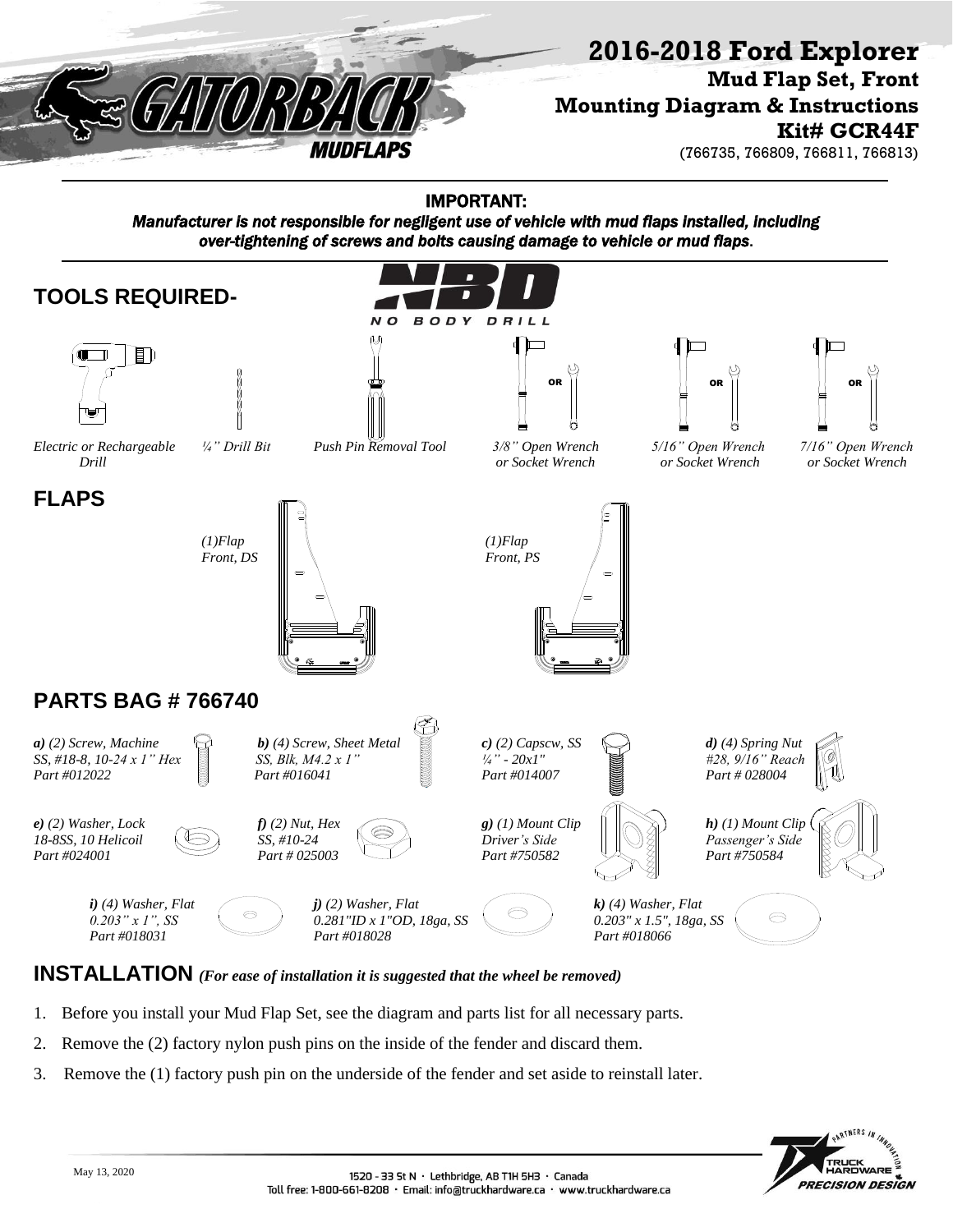- 4. Pull back the wheel well molding and inner liner to reveal the factory holes that contained the factory push pins.
- 5. Install the (2) spring nuts onto each of the (2) factory holes #5  $\&$  #6. (See Diagram #2)
- 6. Move plastic guard back into place and reinstall the factory push pin on the underside of the fender.
- 7. Loosely install the mud flap starting with hole #3, then #2 the inner fender through holes #6  $\&$  #5 using (2) sheet metal screws (016041) and (2) 1-1/2" flat washers (018066).
- 8. Install the mount clip on the back of the mud flap through slotted hole #1 and secure using a capscrew (014007) and flat washer (018028).
- 9. Install clip behind the fender lip and loosely secure all fasteners.
- 10. Using a bubble level or square, ensure that the mud flap is level. Viewing the vehicle from the back, the outer edge of the mud flap should appear parallel to the tires.
- 11. Carefully tighten all screws and double-check that the flap has remained level.
- 12. With a  $\frac{1}{4}$  drill bit, drill a hole through mud flap creating hole #4 and through the plastic liner creating hole #7.
- 13. Install the mud flap through hole #4 to the liner hole #7 using a machine screw (012022), two flat washers (018031), one lock washer (024001), and one hex nut (025003).
- 14. Repeat procedure for the passenger side.



Please check out our YouTube channel to see an install video for this application.





1520 - 33 St N · Lethbridge, AB T1H 5H3 · Canada Toll free: 1-800-661-8208 · Email: info@truckhardware.ca · www.truckhardware.ca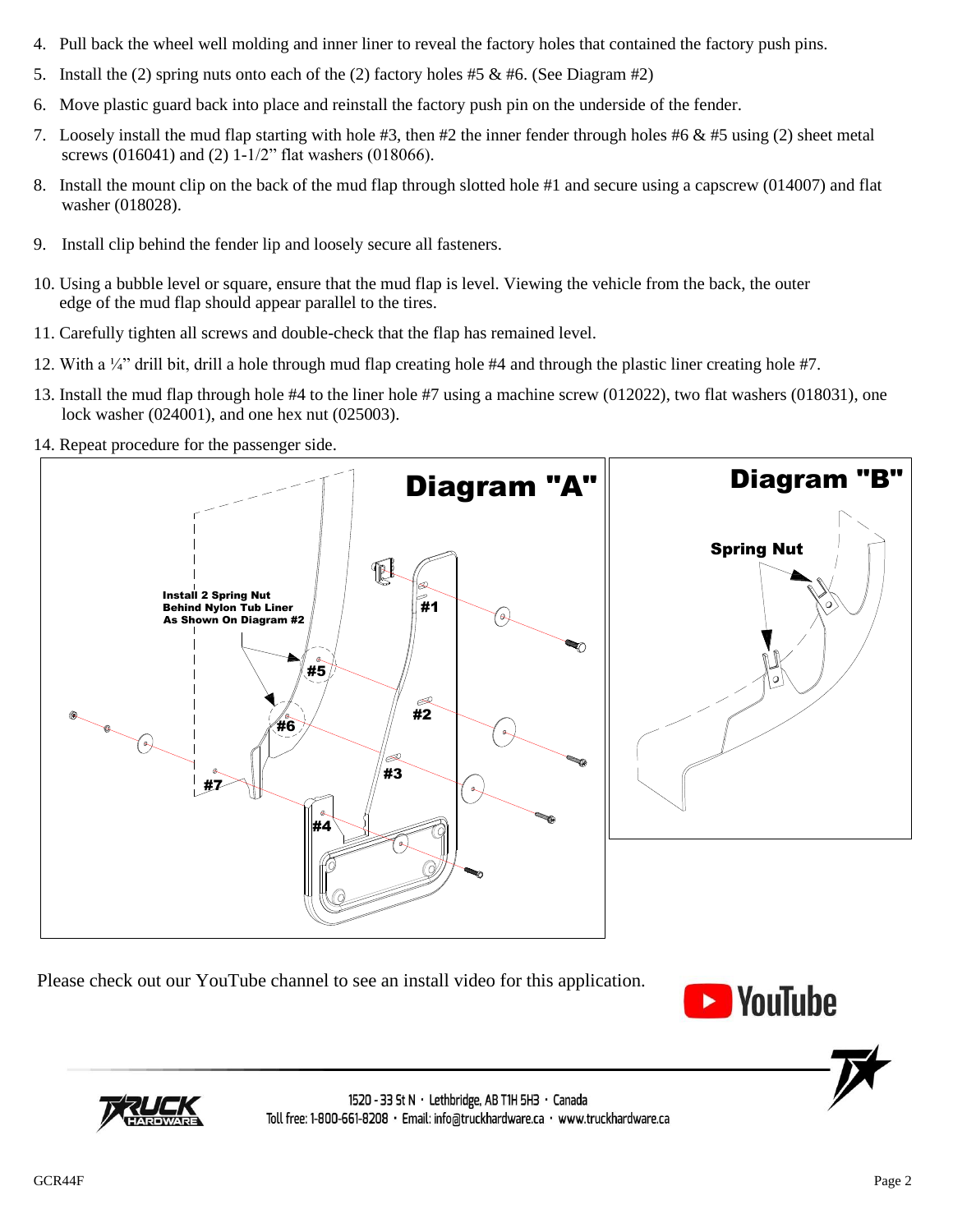

## **2016-2018 Ford Explorer Mud Flap Set, Rear Mounting Diagram & Instructions Kit# GCR44R**

(766741, 766810, 766812, 766814)

IMPORTANT:

*Manufacturer is not responsible for negligent use of vehicle with mud flaps installed, including over-tightening of screws and bolts causing damage to vehicle or mud flaps*.



**INSTALLATION** *(For ease of installation it is suggested that the wheel be removed)*

- 2. Before you install your Mud Flap Set, see the diagram and parts list for all necessary parts. Start on the driver's side.
- 2. Remove the 3 factory screws from the inner wheel well.
- 3. Install the mud flap to the fender through holes #1 to #3 into holes #5 to #7 using a sheet metal screw (#016041) and a stainless steel washer (#018066). Loosely secure at this point.